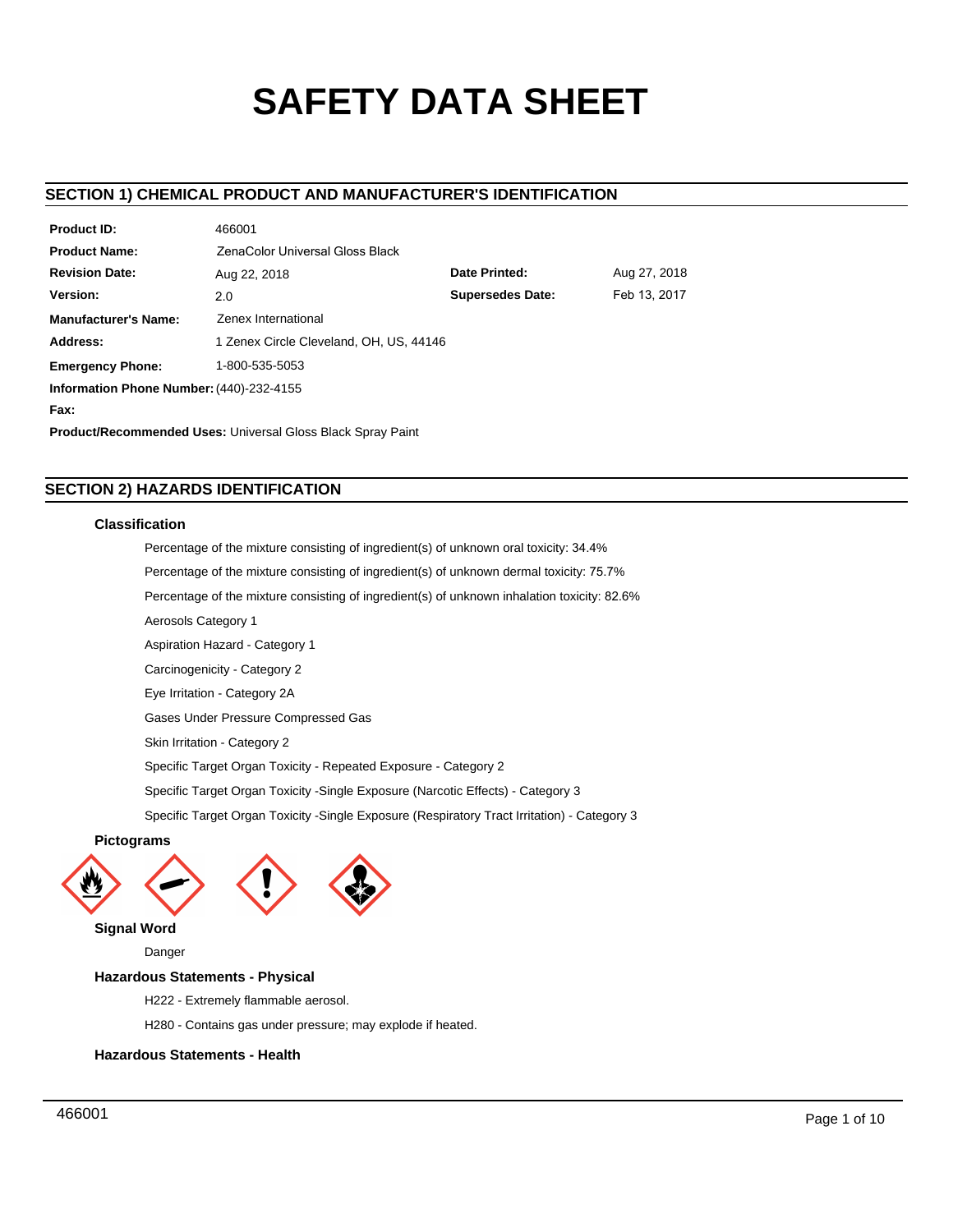- H304 May be fatal if swallowed and enters airways.
- H351 Suspected of causing cancer.
- H319 Causes serious eye irritation.
- H315 Causes skin irritation.
- H373 May cause damage to organs through prolonged or repeated exposure.
- H336 May cause drowsiness or dizziness.
- H335 May cause respiratory irritation.

### **Precautionary Statements - General**

- P101 If medical advice is needed, have product container or label at hand.
- P102 Keep out of reach of children.
- P103 Read label before use.

### **Precautionary Statements - Prevention**

- P210 Keep away from heat, hot surfaces, sparks, open flames and other ignition sources. No smoking.
- P211 Do not spray on an open flame or other ignition source.
- P251 Do not pierce or burn, even after use.
- P201 Obtain special instructions before use.
- P202 Do not handle until all safety precautions have been read and understood.
- P280 Wear protective gloves, eye protection and face protection.
- P264 Wash hands thoroughly after handling.
- P260 Do not breathe mist, vapors or spray.
- P271 Use only outdoors or in a well-ventilated area.

### **Precautionary Statements - Response**

- P308 + P313 IF exposed or concerned: Get medical attention.
- P314 Get medical attention if you feel unwell.
- P301 + P310 IF SWALLOWED: Immediately call a POISON CENTER or doctor.
- P331 Do NOT induce vomiting.
- P305 + P351 + P338 IF IN EYES: Rinse cautiously with water for several minutes. Remove contact lenses, if present and easy to do. Continue rinsing.
- P337 + P313 If eye irritation persists: Get medical attention.
- P302 + P352 IF ON SKIN: Wash with plenty of soap and water.
- P332 + P313 If skin irritation occurs: Get medical attention.
- P362 + P364 Take off contaminated clothing and wash it before reuse.
- P304 + P340 IF INHALED: Remove person to fresh air and keep comfortable for breathing.

### P312 - Call a POISON CENTER or doctor if you feel unwell.

### **Precautionary Statements - Storage**

P410 + P412 - Protect from sunlight. Do not expose to temperatures exceeding 50 °C/122 °F.

P403 + P405 - Store in a well-ventilated place. Store locked up.

### **Precautionary Statements - Disposal**

P501 - Dispose of contents and container in accordance with all local, regional, national and international regulations.

# **Supplemental Label Elements:**

DELAYED EFFECTS FROM LONG TERM OVEREXPOSURE. Contains solvents which can cause permanent brain and nervous system damage. Intentional misuse by deliberately concentrating and inhaling the contents can be harmful or fatal. WARNING: This product contains chemicals known to the State of California to cause cancer and birth defects or other reproductive harm.

Please refer to the SDS for additional information. Keep out of reach of children. Keep upright in a cool, dry place. Do not discard empty can in trash compactor.

### **Supplemental Label Elements:**

DANGER: Rags, steel wool, other waste soaked with this product, and sanding residue may spontaneously catch fire if improperly discarded. Immediately place rags, steel wool, other waste soaked with this product, and sanding residue in a sealed, water-filled, metal container. Dispose of in accordance with local fire regulations.

# **SECTION 3) COMPOSITION, INFORMATION ON INGREDIENTS**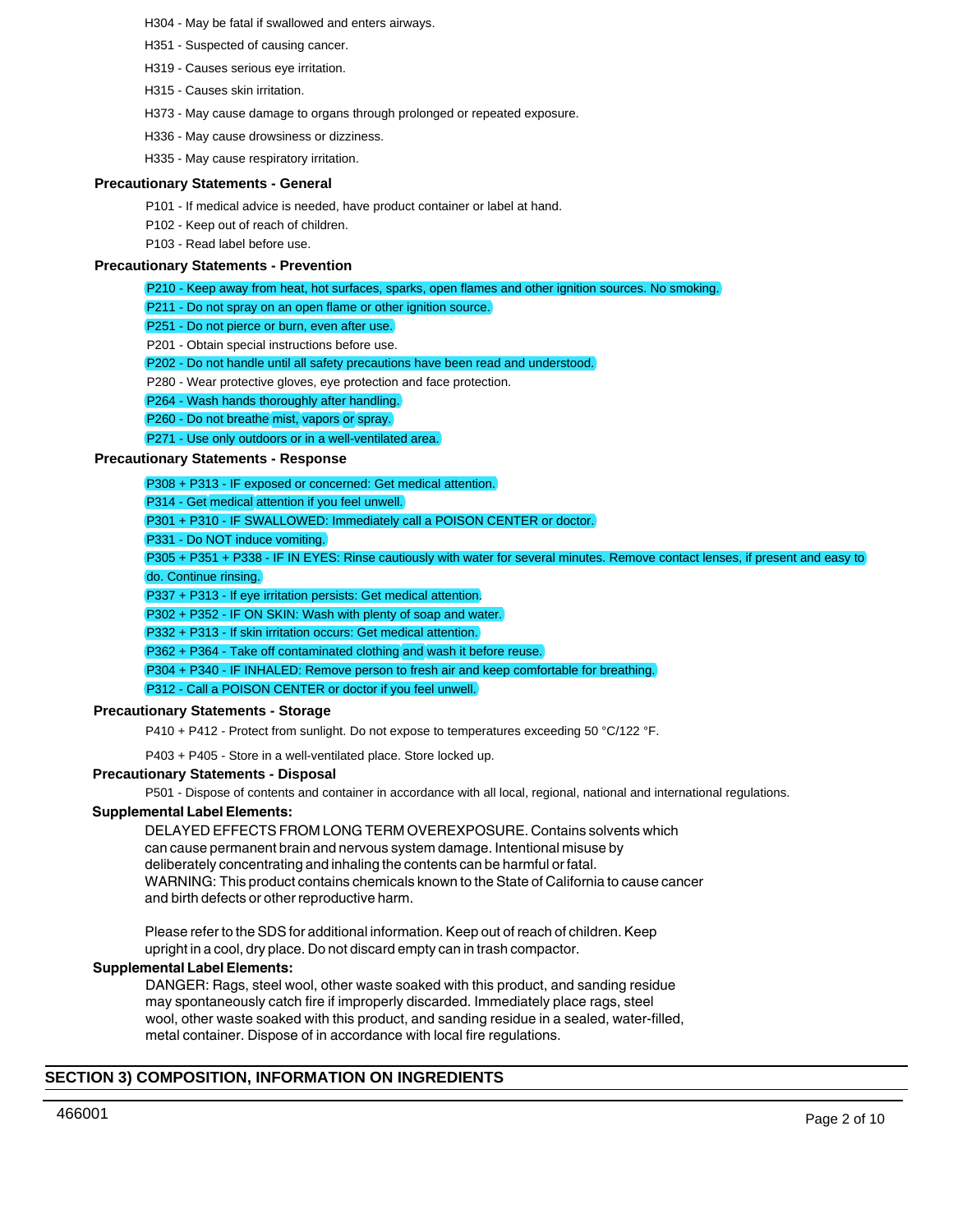| <b>CAS</b>                                                                                                                          | <b>Chemical Name</b>                 | % By Weight     |  |  |  |
|-------------------------------------------------------------------------------------------------------------------------------------|--------------------------------------|-----------------|--|--|--|
| 0000067-64-1                                                                                                                        | <b>ACETONE</b>                       | 25% - 50%       |  |  |  |
| 0000074-98-6                                                                                                                        | <b>PROPANE</b>                       | $10\% - 25\%$   |  |  |  |
| 0000123-86-4                                                                                                                        | <b>BUTYL ACETATE</b>                 | $10\% - 25\%$   |  |  |  |
| 0000106-97-8                                                                                                                        | <b>BUTANE</b>                        | $1\% - 10\%$    |  |  |  |
| 0064742-89-8                                                                                                                        | ALIPHATIC. LIGHT HYDROCARBON SOLVENT | $1\% - 10\%$    |  |  |  |
| 0000763-69-9                                                                                                                        | ETHYL-B-ETHOXY PROPIONATE            | $1\% - 5\%$     |  |  |  |
| 0001330-20-7                                                                                                                        | <b>XYLENE</b>                        | $1\% - 2\%$     |  |  |  |
| 0001333-86-4                                                                                                                        | <b>CARBON BLACK</b>                  | $0.1\% - 1\%$   |  |  |  |
| 0000100-41-4                                                                                                                        | ETHYLBENZENE                         | $0.1\% - 0.5\%$ |  |  |  |
| Specific chemical identity and/or exact percentage (concentration) of the composition has been withheld to protect confidentiality. |                                      |                 |  |  |  |

# **SECTION 4) FIRST-AID MEASURES**

### **Inhalation**

Remove to fresh air. Administer oxygen if needed. Apply artificial respiration if breathing has stopped. Get medical attention.

If exposed/feel unwell/concerned: Get medical attention.

### **Eye Contact**

Wash immediately with large volumes of fresh water for at least 15 minutes. Get medical attention.

### **Skin Contact**

Flush contaminated skin with plenty of water. Remove contaminated clothing and shoes. Continue to rinse for at least 10 minutes. Get medical attention. Wash clothing before reuse.

### **Ingestion**

Get medical attention immediately. Call a poison center or physician. Wash out mouth with water. Remove victim to fresh air and keep at rest in a position comfortable for breathing. If material has been swallowed and the exposed person is conscious, give small quantities of water to drink. Stop if the exposed person feels sick as vomiting may be dangerous. Aspiration hazard if swallowed. Can enter lungs and cause damage. Do not induce vomiting. If vomiting occurs, the head should be kept low so that vomit does not enter the lungs. Never give anything by mouth to an unconscious person. If unconscious, place in recovery position and get medical attention immediately. Maintain an open airway.

### **SECTION 5) FIRE-FIGHTING MEASURES**

### **Suitable Extinguishing Media**

Use extinguishing media suitable for surrounding fire.

### **Unsuitable Extinguishing Media**

None known.

### **Fire-Fighting Procedures**

Extremely flammable aerosol. Runoff to sewer may create fire or explosion hazard. In a fire or if heated, a pressure increase will occur and the container may burst, with the risk of a subsequent explosion. Gas may accumulate in low or confined areas or travel a considerable distance to a source of ignition and flash back, causing fire or explosion. Bursting aerosol containers may be propelled from a fire at high speed.

### **Special Protective Actions**

Wear protective pressure self-contained breathing apparatus (SCBA)and full turnout gear.

### **SECTION 6) ACCIDENTAL RELEASE MEASURES**

### **Emergency Procedure**

No action shall be taken involving any personal risk or without suitable training. Evacuate surrounding areas. Keep unnecessary and unprotected personnel from entering. In the case of aerosols being ruptured, care should be taken due to the rapid escape of the pressurized contents and propellant. If a large number of containers are ruptured, treat as a bulk material spillage according to the instructions in the clean-up section. Do not touch or walk through spilled material. Shut off ignition sources. No flares, smoking or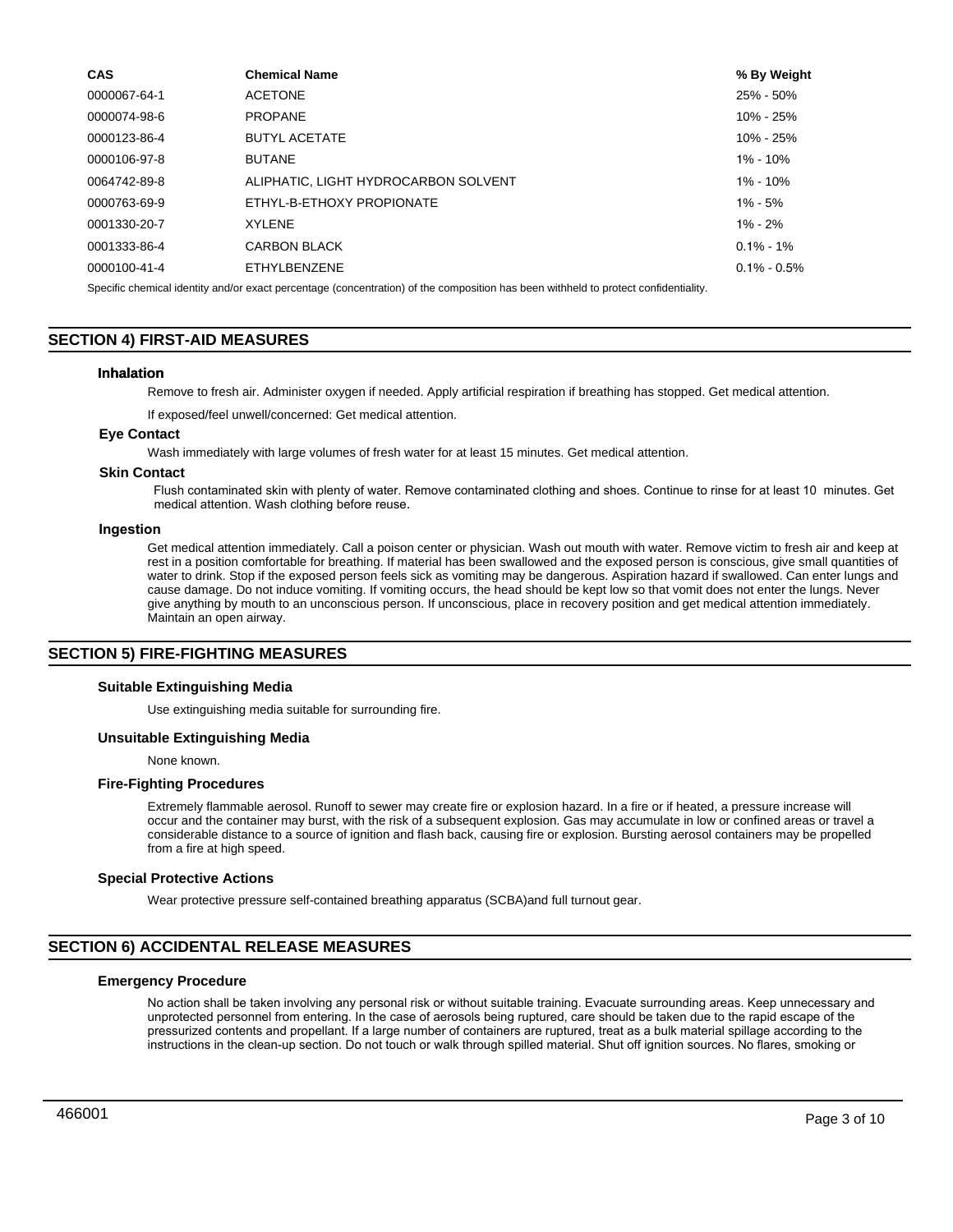flames in hazard area. Avoid breathing vapor or mist. Provide adequate ventilation. Wear appropriate respirator when ventilation is inadequate. Put on appropriate personal protective equipment.

### **Recommended Equipment**

Wear appropriate personal protective equipment (see Section 8).

### **Personal Precautions**

Avoid breathing vapor. Avoid contact with skin, eye or clothing. Do not touch damaged containers or spilled materials unless wearing appropriate protective clothing.

### **Environmental Precautions**

Stop spill/release if it can be done safely. Prevent spilled material from entering sewers, storm drains, other unauthorized drainage systems and natural waterways by using sand, earth, or other appropriate barriers.

## **SECTION 7) HANDLING AND STORAGE**

### **General**

Wash hands after use. Do not get in eyes, on skin or on clothing. Do not breathe vapors or mists. Use good personal hygiene practices. Eating, drinking and smoking in work areas is prohibited. Remove contaminated clothing and protective equipment before entering eating areas. Do not puncture or incinerate (burn) cans. Do not stick pins, nails, or any other sharp objects into opening on top of can. Do not spray in eyes. Do not take internally.

### **Ventilation Requirements**

Use only with adequate ventilation to control air contaminants to their exposure limits. The use of local ventilation is recommended to control emissions near the source.

### **Storage Room Requirements**

Store and use in a cool, dry, well-ventilated area. Do not store above 120°F. See product label for additional information.

# **SECTION 8) EXPOSURE CONTROLS, PERSONAL PROTECTION**

### **Eye Protection**

Wear eye protection with side shields or goggles. Wear indirect-vent, impact and splash resistant goggles when working with liquids. If additional protection is needed for entire face, use in combination with a face shield.

### **Skin Protection**

Use of gloves approved to relevant standards made from the following materials may provide suitable chemical protection: PVC, neoprene or nitrile rubber gloves. Suitability and durability of a glove is dependent on usage, e.g. frequency and duration of contact, chemical resistance of glove material, glove thickness, dexterity. Always seek advice from glove suppliers. Contaminated gloves should be replaced. Use of an apron and over- boots of chemically impervious materials such as neoprene or nitrile rubber is recommended to avoid skin sensitization. The type of protective equipment must be selected according to the concentration and amount of the dangerous substance at the specific workplace. Launder soiled clothes or properly disposed of contaminated material, which cannot be decontaminated.

### **Respiratory Protection**

If engineering controls do not maintain airborne concentrations to a level which is adequate to protect worker, a respiratory protection program that meets or is equivalent to OSHA 29 CFR 1910.134 and ANSI Z88.2 should be followed. Check with respiratory protective equipment suppliers. Where air-filtering respirators are suitable, select an appropriate combination of mask and filter.

### **Appropriate Engineering Controls**

Provide exhaust ventilation or other engineering controls to keep the airborne concentrations of vapors below their respective threshold limit value.

| <b>Chemical Name</b> | OSHA<br>TWA<br>(ppm) | <b>OSHA</b><br>TWA<br>(mg/m3) | OSHA<br>STEL<br>(ppm) | <b>OSHA</b><br><b>STEL</b><br>(mg/m3) | OSHA<br>Tables (Z1<br>Z2. Z3) | <b>OSHA</b> | <b>OSHA</b><br>Skin<br>Carcinogen designation | <b>NIOSH</b><br>TWA<br>(ppm) | <b>NIOSH</b><br><b>TWA</b><br>(mg/m3) | <b>NIOSH</b><br>STEL<br>(ppm) | <b>NIOSH</b><br>STEL<br>(mg/m3) | <b>NIOSH</b><br>Carcinogen |
|----------------------|----------------------|-------------------------------|-----------------------|---------------------------------------|-------------------------------|-------------|-----------------------------------------------|------------------------------|---------------------------------------|-------------------------------|---------------------------------|----------------------------|
| <b>ACETONE</b>       | 1000                 | 2400                          |                       |                                       |                               |             |                                               | 250                          | 590                                   |                               |                                 |                            |
|                      |                      |                               |                       |                                       |                               |             |                                               |                              |                                       |                               |                                 |                            |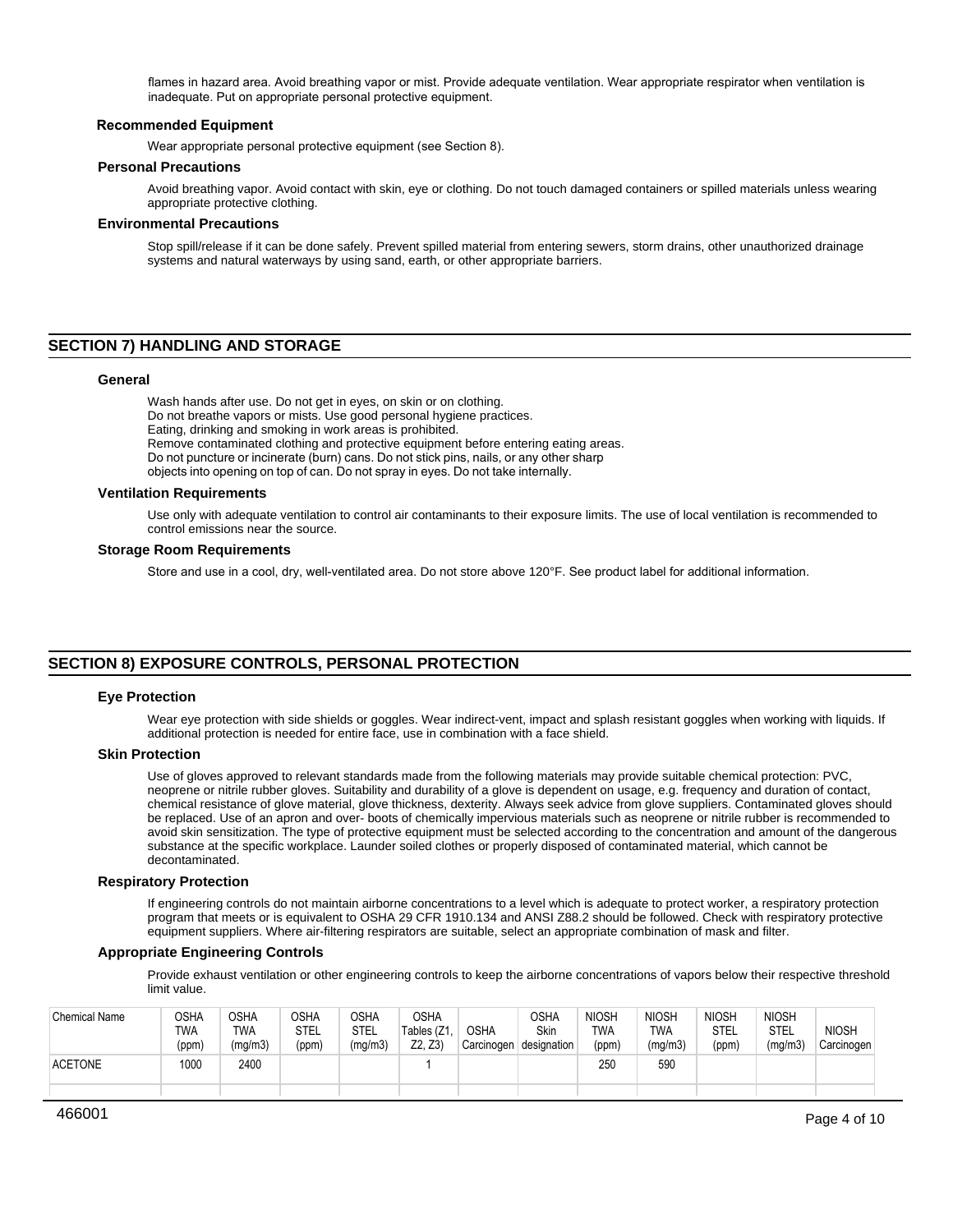| ALIPHATIC, LIGHT<br><b>HYDROCARBON</b><br>SOLVENT | 500 | 2000 |  |  |     |      |     |     |  |
|---------------------------------------------------|-----|------|--|--|-----|------|-----|-----|--|
| <b>BUTYL ACETATE</b>                              | 150 | 710  |  |  | 150 | 710  | 200 | 950 |  |
| <b>CARBON BLACK</b>                               |     | 3.5  |  |  |     | 3.5a |     |     |  |
| ETHYLBENZENE                                      | 100 | 435  |  |  | 100 | 435  | 125 | 545 |  |
| <b>XYLENE</b>                                     | 100 | 435  |  |  | 100 | 435  | 150 | 655 |  |

| Chemical Name                                            | <b>ACGIH</b><br><b>TWA</b><br>(ppm) | <b>ACGIH</b><br><b>TWA</b><br>(mg/m3) | <b>ACGIH</b><br><b>STEL</b><br>(ppm) | <b>ACGIH</b><br>STFI<br>(mg/m3) |
|----------------------------------------------------------|-------------------------------------|---------------------------------------|--------------------------------------|---------------------------------|
| <b>ACETONE</b>                                           | 250                                 |                                       | 500                                  |                                 |
| ALIPHATIC, LIGHT<br><b>HYDROCARBON</b><br><b>SOLVENT</b> |                                     |                                       |                                      |                                 |
| <b>BUTYL ACETATE</b>                                     | 50                                  |                                       | 150                                  |                                 |
| <b>CARBON BLACK</b>                                      |                                     | 3(1)                                  |                                      |                                 |
| FTHYL BENZENE                                            | 20                                  |                                       |                                      |                                 |
| <b>XYLENE</b>                                            | 100                                 | 434                                   | 150                                  | 651                             |

(C) - Ceiling limit, (I) - Inhalable fraction

# **SECTION 9) PHYSICAL AND CHEMICAL PROPERTIES**

# **Physical and Chemical Properties**

| Density                      | 5.95 lb/gal                    |  |  |  |
|------------------------------|--------------------------------|--|--|--|
| Density VOC                  | N.A.                           |  |  |  |
| % VOC                        | N.A.                           |  |  |  |
| Appearance                   | <b>Black liquid</b>            |  |  |  |
| Odor Threshold               | N.A.                           |  |  |  |
| Odor Description             | N.A.                           |  |  |  |
| pH                           | $\overline{7}$                 |  |  |  |
| <b>Water Solubility</b>      | N.A.                           |  |  |  |
| Flammability                 | N.A.                           |  |  |  |
| Flash Point Symbol           | N.A.                           |  |  |  |
| Flash Point                  | -29°C (closed cup)             |  |  |  |
| Viscosity, Kinematic         | $<$ 20.5 cSt (40 $^{\circ}$ C) |  |  |  |
| Lower Explosion Level        | 0.9%                           |  |  |  |
| <b>Upper Explosion Level</b> | 12.8%                          |  |  |  |
| Vapor Pressure               | 101.3 kPa (20°C)               |  |  |  |
| Vapor Density                | $1.55$ (Air = 1)               |  |  |  |
| <b>Melting Point</b>         | N.A.                           |  |  |  |
| <b>Freezing Point</b>        | N.A.                           |  |  |  |
| Low Boiling Point            | N.A.                           |  |  |  |
| High Boiling Point           | N.A.                           |  |  |  |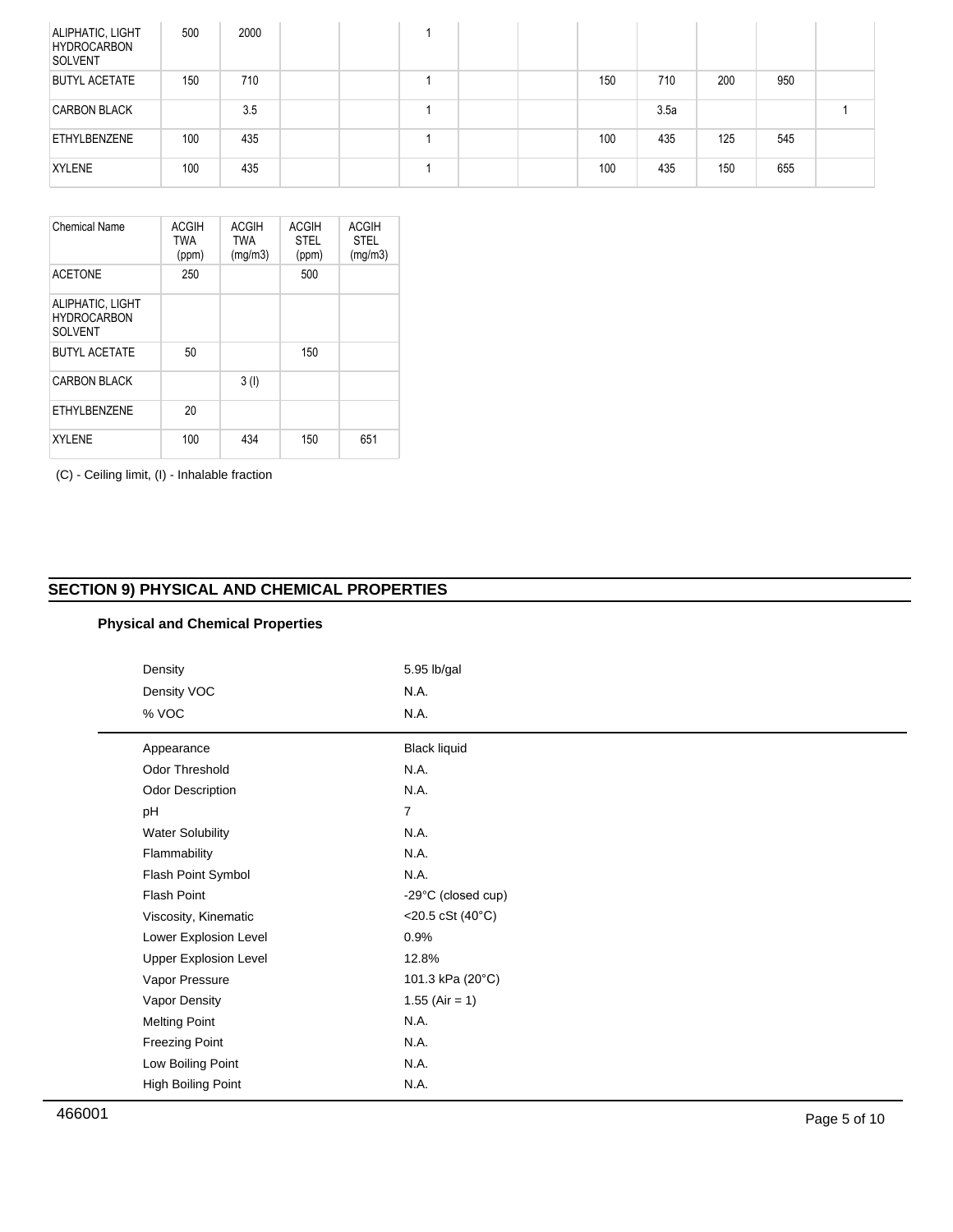Decomposition Pt N.A. Auto Ignition Temp N.A. Evaporation Rate 5.6 (butyl acetate = 1) VOC Composite Partial Pressure M.A.

# **SECTION 10) STABILITY AND REACTIVITY**

# **Stability**

Stable.

# **Conditions to Avoid**

None.

# **Incompatible Materials**

None known.

# **Hazardous Reactions/Polymerization**

Will not occur.

# **Hazardous Decomposition Products**

None known.

# **SECTION 11) TOXICOLOGICAL INFORMATION**

## **Skin Corrosion/Irritation**

Causes skin irritation

## **Serious Eye Damage/Irritation**

Causes serious eye irritation

# **Carcinogenicity**

Suspected of causing cancer.

## **Germ Cell Mutagenicity**

No data available

# **Reproductive Toxicity**

No data available

# **Respiratory/Skin Sensitization**

No data available

# **Specific Target Organ Toxicity - Single Exposure**

May cause drowsiness or dizziness

May cause respiratory irritation

# **Specific Target Organ Toxicity - Repeated Exposure**

May cause damage to organs through prolonged or repeated exposure.

# **Aspiration Hazard**

May be fatal if swallowed and enters airways

## **Acute Toxicity**

No data available

**Potential Health Effects - Miscellaneous**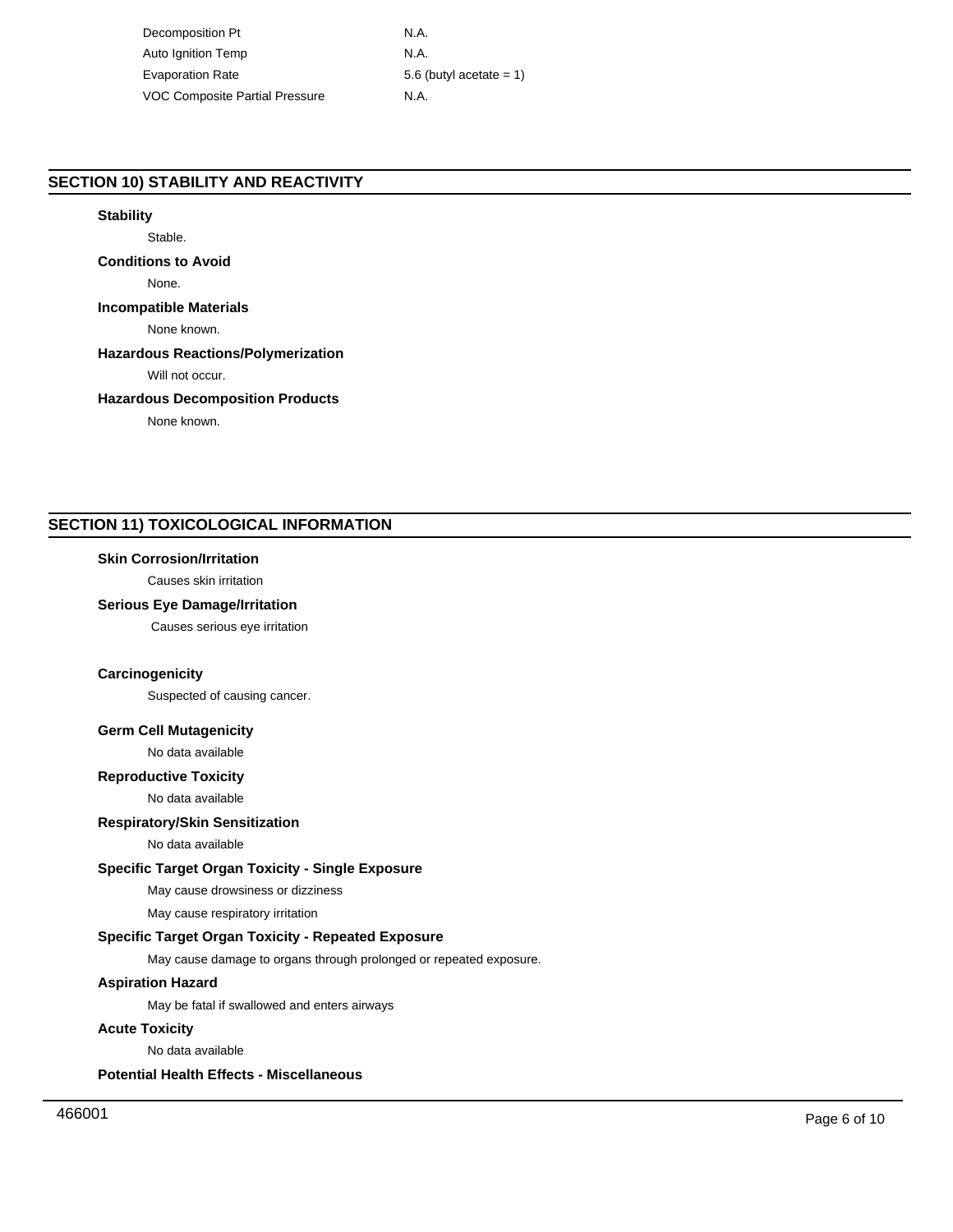#### 0000067-64-1 ACETONE

The following medical conditions may be aggravated by exposure: lung disease, eye disorders, skin disorders. Overexposure may cause damage to any of the following organs/systems: blood, central nervous system, eyes, kidneys, liver, respiratory system, skin.

### 0000100-41-4 ETHYLBENZENE

Is an IARC, NTP or OSHA carcinogen. Increased susceptibility to the effects of this material may be observed in people with preexisting disease of any of the following: central nervous system, kidneys, liver, lungs. Recurrent overexposure may result in liver and kidney injury. Studies in laboratory animals have shown reproductive, embryotoxic and developmental effects. WARNING: This chemical is known to the State of California to cause cancer.

#### 0000123-86-4 BUTYL ACETATE

May cause abnormal liver function. The following medical conditions may be aggravated by exposure: respiratory system. Tests for embryotoxic activity in animals has been inconclusive. Rats exposed to very high airborne levels have exhibited high frequency hearing deficits. The significance of this to man is unknown. Has been toxic to the fetus in laboratory animals at doses that are toxic to the mother.

#### 0000763-69-9 ETHYL-B-ETHOXY PROPIONATE

Has been toxic to the fetus in laboratory animals at doses that are toxic to the mother.

#### 0001330-20-7 XYLENE

Increased susceptibility to the effects of this material may be observed in people with preexisting disease of any of the following: bone marrow, cardiovascular system, central nervous system, kidneys, liver, lungs. Recurrent overexposure may result in liver and kidney injury. High exposures may produce irregular heart beats. Canada classifies Xylene as a developmental toxin as high exposures to xylenes in some animal studies have been reported to cause health effects on the developing fetus/embryo. These effects were often at levels toxic to the adult animal. The significance of these effects to humans is not known. Repeated or prolonged skin contact may cause any of the following: irritation, dryness, cracking of the skin.

#### 0001333-86-4 CARBON BLACK

Is an IARC, NTP or OSHA carcinogen. Has shown carcinogenic activity in laboratory animals at high doses. Significance to man is unknown. The following medical conditions may be aggravated by exposure: asthma, respiratory disease. WARNING: This chemical is known to the State of California to cause cancer.

#### 0064742-89-8 ALIPHATIC, LIGHT HYDROCARBON SOLVENT

Laboratory studies with rats have shown that petroleum distillates can cause kidney damage and kidney or liver tumors. These effects were not seen in similar studies with guinea pigs, dogs, or monkeys. Several studies evaluating petroleum workers have not shown a significant increase of kidney damage or an increase in kidney or liver tumors.

### **Chronic Exposure**

### 0000100-41-4 ETHYLBENZENE

CARCINOGENIC EFFECTS: Ethyl Benzene has been listed by IARC as Group 2B, Possibly Carcinogenic to Humans.

TERATOGENIC EFFECTS: Ethyl Benzene has been Classified as POSSIBLE for humans.

#### 0001330-20-7 XYLENE

High exposure to Xylenes in some animal studies have been reported to cause health effects on the developing embryo/fetus.

Xylene in high concentrations has caused embryotoxic effects in laboratory animals.

#### 0001333-86-4 CARBON BLACK

CARCINOGENIC EFFECTS: In 1996, the IARC reevaluated Carbon Black as a Group 2B carcinogen. This evaluation is given to carbon black for which there is inadequate human evidence, but sufficient animal evidence.

Prolonged inhalation of Carbon black can result in lung disease. Symptoms include coughing, shortness of breath, wheezing and reduced pulmonary function.

### 0000100-41-4 ETHYLBENZENE

LC50 (inhalation, rat): 4000 ppm; 4-hour exposure (3)

LD50 (oral, rat): 3.5 g/kg (1,3,5,10) LD50 (oral, rat): 4.72 g/kg (3,5,7,8) LD50 (dermal, rabbit): 17.8 g/kg (11)

0001330-20-7 XYLENE

LC50 (rat): 6350 ppm (4-hour exposure) (unspecified isomers and ethylbenzene) (1)LC50 (rat): 6700 ppm (4-hour exposure) (65% m-xylene, 7.6% o-xylene, 7.8% p-xylene, 19.3% ethylbenzene) (2) ethylbenzene) (1)

LC50 (rat): 6700 ppm (4-hour exposure) (65% m-xylene, 7.6% o-xylene, 7.8% p-xylene, 19.3% ethylbenzene)(2)

LD50 (oral, rat): 5400 mg/kg (52% m-, 19% o-, 24% p-) (1)LD50 (oral, female mouse): 5251 mg/kg (60.2% m-, 9.1% o-, 14.6% p-, 17.0% ethylbenzene) (4)

LD50 (oral, male mouse): 5627 mg/kg (60.2% m-, 9.1% o-, 14.6% p-, 17.0% ethylbenzene) (4)

LD50 (dermal, rabbit): 12180 mg/kg (m-xylene); greater than 1700 mg/kg (mixed xylenes - undefined composition) (3)

LD50 (oral, female mouse): 5251 mg/kg (60.2% m-, 9.1% o-, 14.6% p-, 17.0% ethylbenzene) (4)

LD50 (oral, male mouse): 5627 mg/kg (60.2% m-, 9.1% o-, 14.6% p-, 17.0% ethylbenzene) (4)

LD50 (dermal, rabbit): 12180 mg/kg (m-xylene); greater than 1700 mg/kg (mixed xylenes - undefined composition) (3)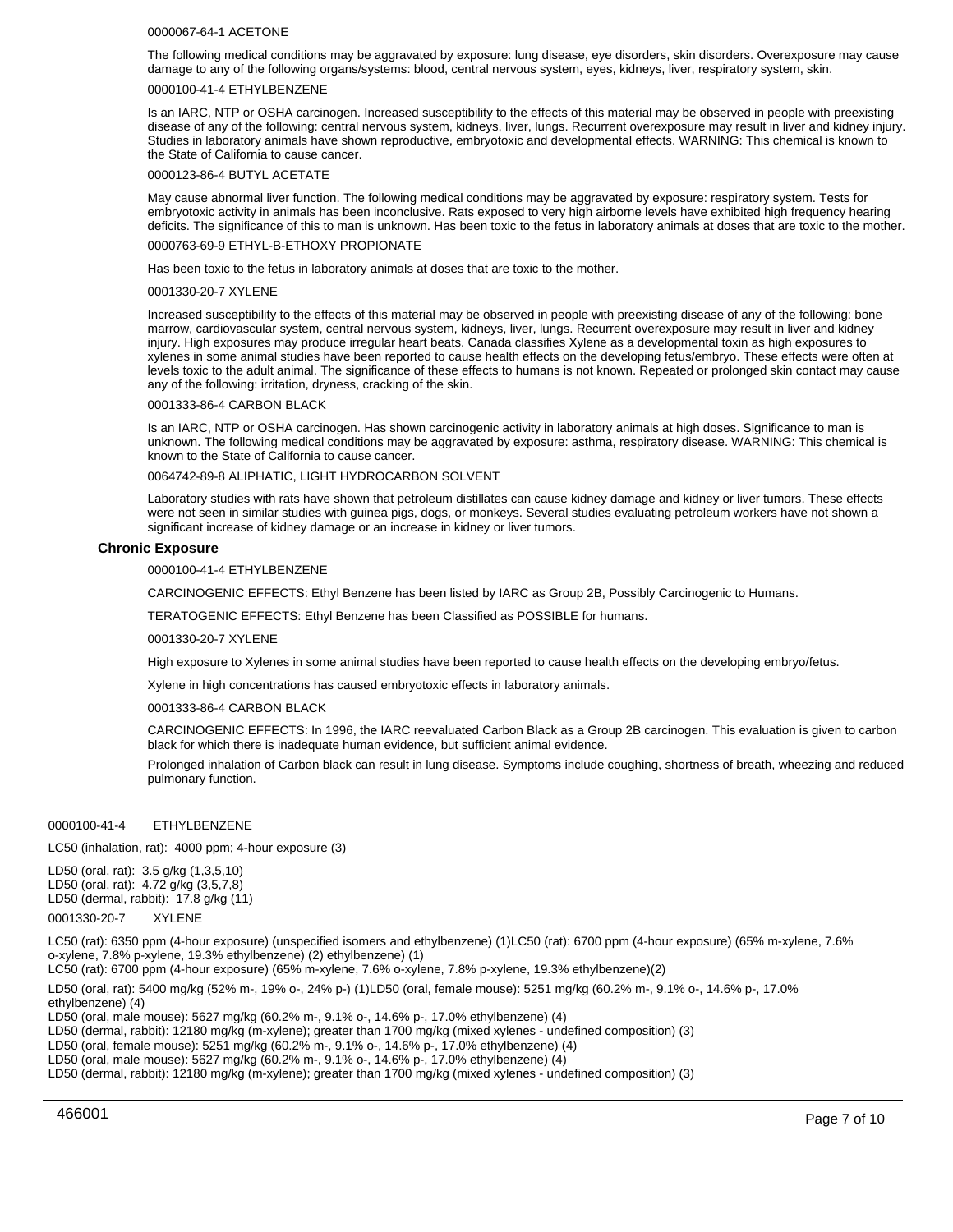### 0000067-64-1 ACETONE

LC50 (male rat): 30000 ppm (4-hour exposure); cited as 71000 mg/m3 (4-hour exposure) (29)

LC50 (male mouse): 18600 ppm (4-hour exposure); cited as 44000 mg/m3 (4-hour exposure) (29)

LD50 (oral, female rat): 5800 mg/kg (24)

LD50 (oral, mature rat): 6700 mg/kg (cited as 8.5 mL/kg) (31)

LD50 (oral, newborn rat): 1750 mg/kg (cited as 2.2 mL/kg) (31)

LD50 (oral, mouse): 3000 mg/kg (32,unconfirmed)

LD50 (dermal, rabbit): Greater than 16000 mg/kg cited as 20 mL/kg) (30)

0000123-86-4 BUTYL ACETATE

LC50 (rat): 1802 mg/m3; 4-hour exposure (aerosol)(9) Note: A lower LC50 (aerosol) value of 760 mg/m3 (160 ppm); 4-hour exposure has been reported.(11,27) Extensive research has failed to confirm this value.

LD50 (oral, rat): 10770 mg/kg (12, unconfirmed)

LD50 (oral, mouse): 7100 mg/kg (5)

LD50 (oral, rabbit): 7400 mg/kg (cited as 64 millimols/kg) (13)

LD50 (dermal, rabbit): Greater than 5000 mg/kg (3, unconfirmed)

0001333-86-4 CARBON BLACK

LC50 (rat): 6750 mg/m3 (4-hour exposure); cited as 27000 mg/m3 (27 mg/L) (1-hour exposure) (3)

0000106-97-8 BUTANE

LC50 (mouse): 202000 ppm (481000 mg/m3) (4-hour exposure); cited as 680 mg/L (2-hour exposure) (9) LC50 (rat): 276000 ppm (658000 mg/m3) (4-hour exposure); cited as 658 mg/L (4- hour exposure) (9)

### **SECTION 12) ECOLOGICAL INFORMATION**

### **Toxicity**

No data available

### **Persistence and Degradability**

0000067-64-1 ACETONE

91% readily biodegradable, Method: OECD Test Guideline 301B

0001333-86-4 CARBON BLACK

Carbon Black's insolubility in water results in it not being biodegradable in any medium or by biota. It is considered persistent in the natural environment.

### **Bio-Accumulative Potential**

0000067-64-1 ACETONE

Does not bioaccumulate

0001333-86-4 CARBON BLACK

A relevant bioaccumulation potential of carbon black is not expected based on its insolubility in organic solvents and in water. Furthermore, since the aggregate diameter of carbon black varies between 80 nm and 810 nm, bioaccumulation of particulate carbon black is not likely oweing to the large diameter of the solid aggregate particles.

### **Mobility in Soil**

No data available.

#### **Other Adverse Effects**

No data available.

### **SECTION 13) DISPOSAL CONSIDERATIONS**

#### **Waste Disposal**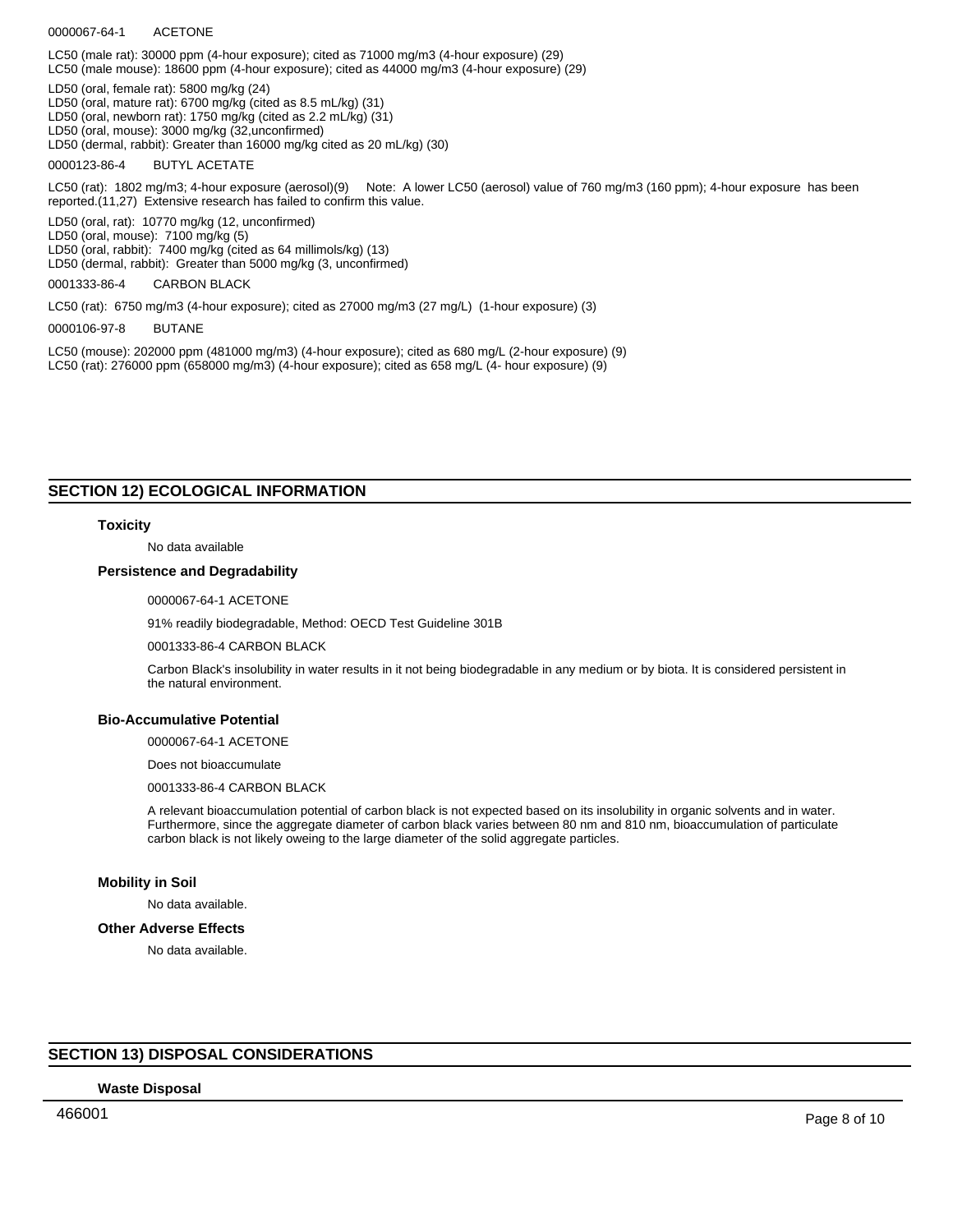Under RCRA, it is the responsibility of the user of the product, to determine at the time of disposal whether the product meets RCRA criteria for hazardous waste. Waste management should be in full compliance with federal, state, and local laws.

Empty containers retain product residue which may exhibit hazards of material, therefore do not pressurize, cut, glaze, weld or use for any other purposes.

# **SECTION 14) TRANSPORT INFORMATION**

### **U.S. DOT Information**

**Waste Disposal**

UN number: UN1950

Proper shipping name: Aerosols, flammable, (each not exceeding 1 L capacity) (LTD QTY)

Hazard class: 2.1

Packaging group: N.A.

Hazardous substance (RQ): No Data Available

Toxic-Inhalation Hazard: No Data Available

Marine Pollutant: No Data Available

Note / Special Provision: No Data Available

# **IMDG Information**

UN number: UN1950

Proper shipping name: Aerosols, flammable, (each not exceeding 1 L capacity)

Hazard class: 2.1

Packaging group: N.A.

Marine Pollutant: No Data Available

Note / Special Provision: No Data Available

### **IATA Information**

UN number: UN1950 Hazard class: 2.1 Packaging group: N.A. Proper shipping name: Aerosols, flammable, (each not exceeding 1 L capacity) (LTD QTY) Note / Special Provision: No Data Available

# **SECTION 15) REGULATORY INFORMATION**

| CAS          | Chemical Name                                     | % By Weight     | <b>Regulation List</b>                                                                                                                      |
|--------------|---------------------------------------------------|-----------------|---------------------------------------------------------------------------------------------------------------------------------------------|
| 0000067-64-1 | <b>ACFTONE</b>                                    | 25% - 50%       | CERCLA, SARA312, VOC exempt, TSCA, RCRA, ACGIH, OSHA                                                                                        |
| 0000123-86-4 | <b>BUTYL ACETATE</b>                              | $10\% - 25\%$   | CERCLA.SARA312.VOC.TSCA.ACGIH.OSHA                                                                                                          |
| 0064742-89-8 | ALIPHATIC, LIGHT<br><b>HYDROCARBON</b><br>SOLVENT | $1\% - 10\%$    | SARA312 VOC TSCA OSHA                                                                                                                       |
| 0001330-20-7 | <b>XYLENE</b>                                     | $1\% - 2\%$     | SARA313, CERCLA HAPS SARA312 VHAPS VOC TSCA RCRA ACGIH OSHA                                                                                 |
| 0001333-86-4 | <b>CARBON BLACK</b>                               | $0.1\% - 1\%$   | SARA312, TSCA, ACGIH, CA_Prop65 - California Proposition 65, CA_Prop65_Type_Toxicity_Cancer -<br>CA_Proposition65_Type_Toxicity_Cancer,OSHA |
| 0000100-41-4 | FTHYL BENZENE                                     | $0.1\% - 0.5\%$ | SARA313, CERCLA, HAPS, SARA312, VHAPS, VOC, TSCA, ACGIH, CA Prop65 - California Proposition                                                 |